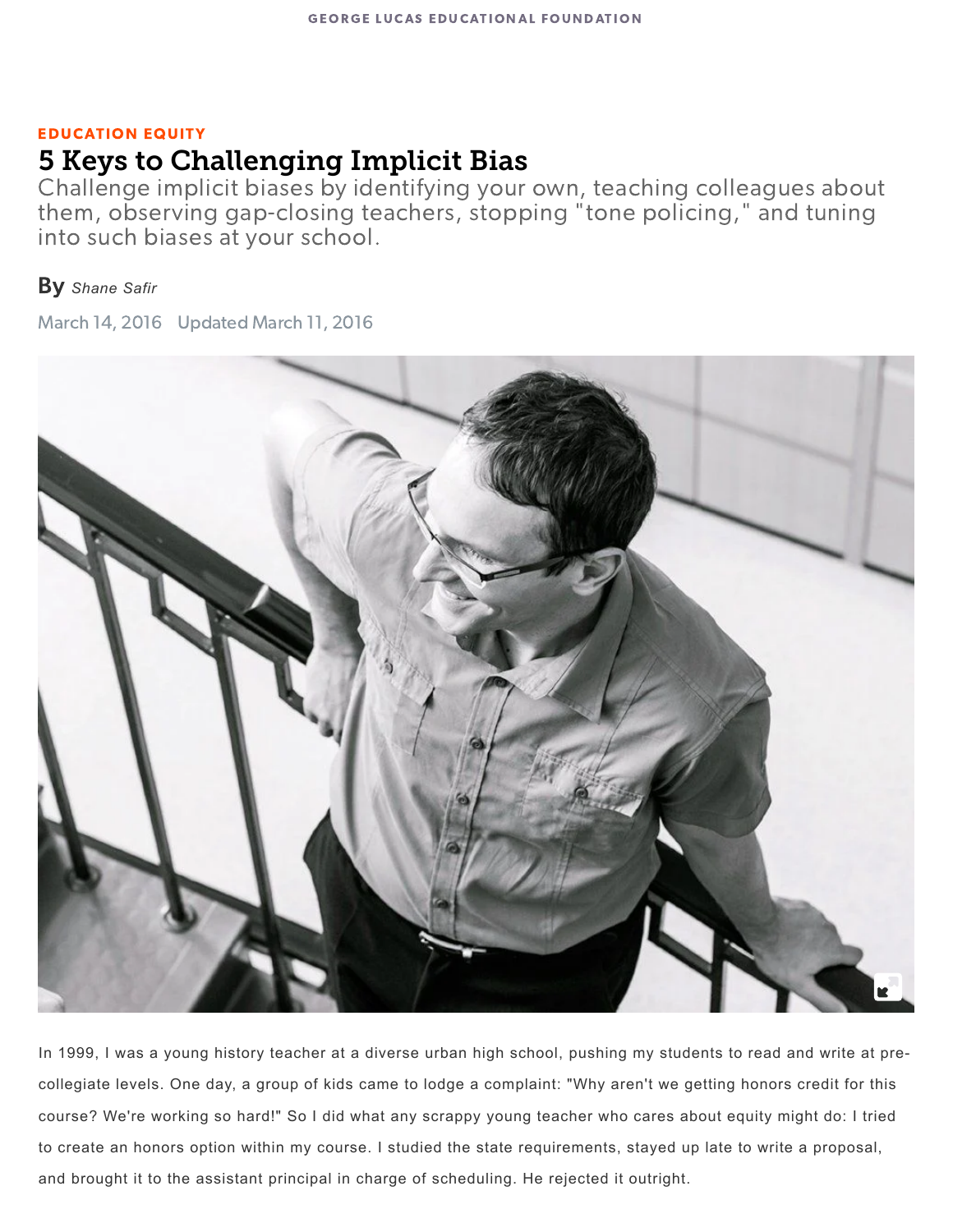"Why?" I implored. "My students are doing the same caliber of work as honors students at the magnet school across town."

"*Our* students aren't accelerated enough to handle an honors curriculum," he replied in a flat tone, as if to say, *"Didn't you get the memo?"* I was deeply troubled by this wrong-headed and frankly racialized assumption. My students were brilliant! Didn't *he* get the memo? But at age 26, as a white teacher learning to become an ally and advocate for students of color, I lacked the language to argue my position.

#### Implicit Bias: What Is It?

In recent years, I've learned about the powerful and pernicious impact of implicit bias on students' opportunities to learn. Implicit bias refers to the attitudes and stereotypes that unconsciously affect people's perceptions, actions, and decisions (Kirwan Institute for Race and Ethnicity). According to Professor John A. Powell of the University of California at Berkeley, only two percent of our emotional cognition is conscious; the remainder lives in our unconscious networks, where implicit racial and other biases reside. Biased messages can be framed to speak to the unconscious. As they stack up, the brain uses rapid cognition to assess the humanity, threat, and worth of other human beings. More concretely, the prefrontal cortex lights up when we see someone as "highly human," but it fails to activate when we dehumanize people (Equal Justice Society).

Implicit biases often stand in opposition to a person's stated beliefs. My assistant principal believed that he was an advocate for our students, but his actions were driven by unconscious assumptions that formed a glass ceiling over their achievements. We can't afford to ignore the far-reaching effects of implicit bias in schools, including:

- Disproportionality in discipline: Policies that appear racially neutral on their face, but result in the over-representation of  $\bullet$ students of color -- particularly black boys -- in suspensions, expulsions, and referrals for subjective infractions like "defiance"
- Disproportionality in special education: Misguided placements that result in the over-representation of culturally and linguistically diverse students in special education programs
- $\bullet$ Teacher mindsets and beliefs: Underestimating the intellectual capacity of culturally and linguistically diverse students, and often girls, inside the classroom
- Tracking: School policies that automatically place students of color in remedial or low-track courses
- Dominant discourse: Ways of thinking and talking about students and families that diminish, underestimate, or even pathologize them

#### Challenging Implicit Bias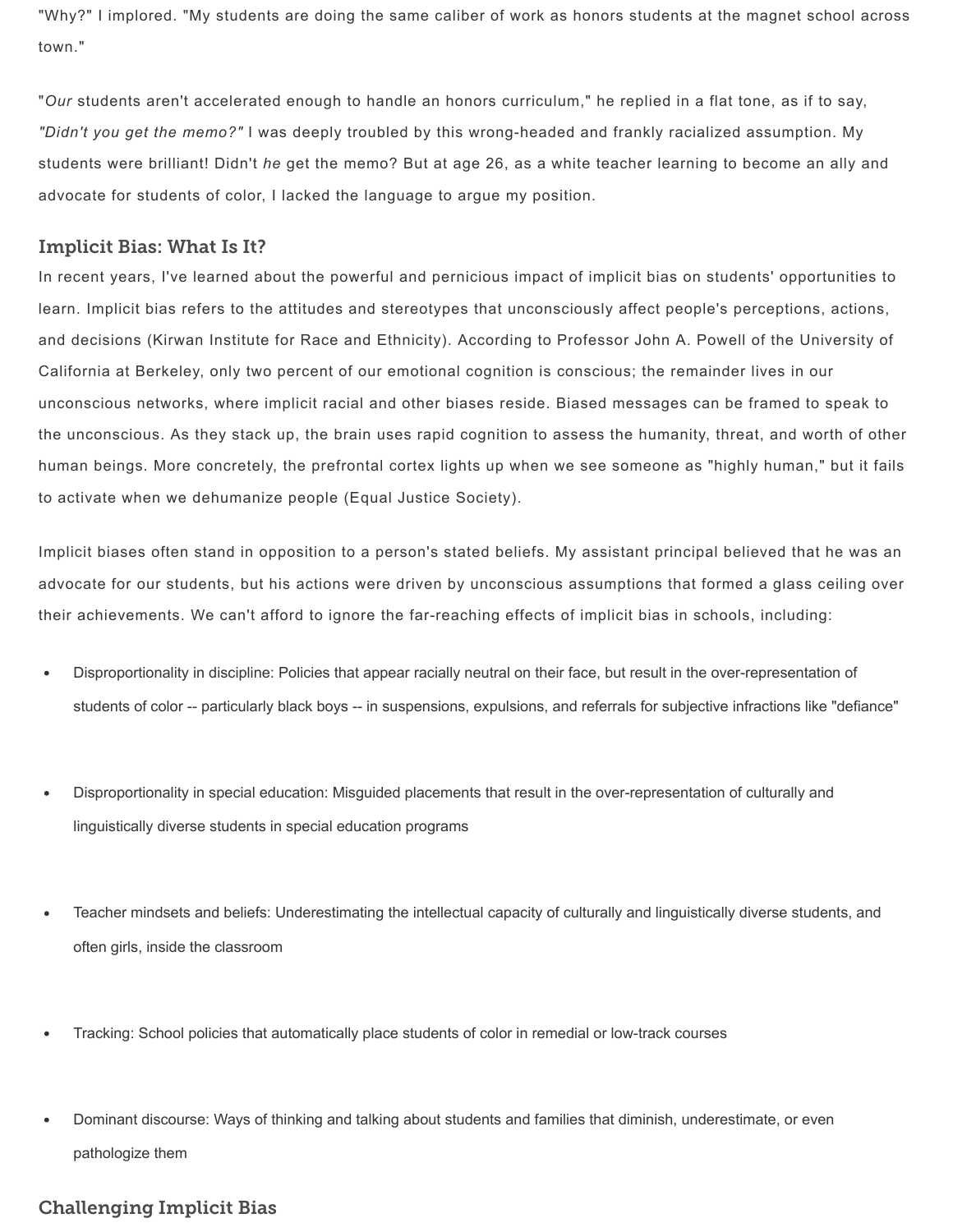How can we listen, lead, and teach for equity in the face of implicit bias? Here are five keys:

#### 1. Become aware of your biases so that you can interrupt them.

Before entering a conversation with a student, colleague, or parent who triggers you, takes a ten-second pause to ask yourself: "What are my biases toward this person? How can I disrupt my autopilot thoughts so that I can genuinely see and listen to him or her?" With awareness, you can replace biases with receptive listening and affirming thoughts.

## 2. Study and teach colleagues about implicit bias.

Here are a few facts that every educator should know:

- Bias is a universal human condition that must be recognized and managed, not a personal defect.
- We all carry biases from swimming in the waters of a racialized, inequitable society.
- According to Stanford social psychologist *Jennifer Eberhardt* [\(https://psychology.stanford.edu/jeberhardt\)](https://psychology.stanford.edu/jeberhardt), focusing on individual acts of bias, or weeding out the "bad people," won't solve the fundamental problem.
- Listening helps us take in a person's multiple stories and disrupts biased thinking.

## 3. Pay attention to gap-closing teachers.

We all know teachers who connect with and support the success of every child. Consider how those teachers manage their own biases. How do they get to know their students as complex individuals? How do they build trust? What learning routines characterize their classrooms and humanize students? Through conscious reflection, you can isolate and track instructional practices that interrupt bias.

## 4. Stop tone policing.

Blogger Maisha Johnson [\(http://everydayfeminism.com/2015/09/lessons-on-tone-policing/\)](http://everydayfeminism.com/2015/09/lessons-on-tone-policing/) defines tone policing in this way: "When marginalized people speak up about our struggles, and people from more dominant groups focus not on *what* we said, but *how* we said it." To challenge implicit bias, we must listen to the voices of colleagues who have been underestimated or misjudged. Often, however, when people of color are brave enough to name bias in schools, they hear that they're "too emotional" or "making things up." There's nothing made up about implicit bias. Learn from those who have the courage to speak up.

## 5. Tune into implicit bias in your school.

Ask yourself these questions: